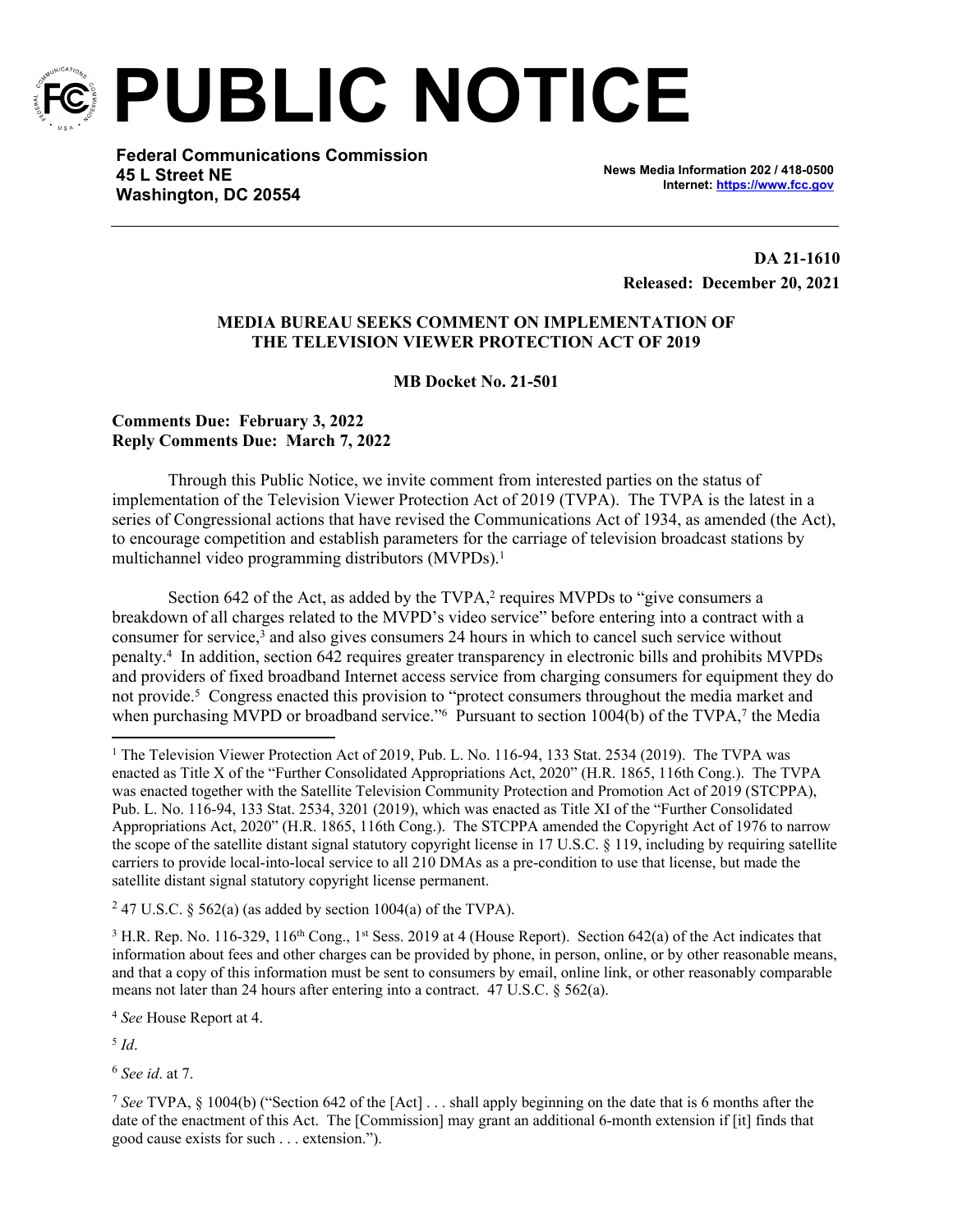Bureau in April 2020 granted a blanket six-month extension until December 20, 2020 of the effective date of section 642.<sup>8</sup>

Section  $325(b)(3)(C)(vi)$  of the Act, as added by the TVPA, allows smaller MVPDs to negotiate collectively as a buying group for retransmission consent with large broadcast station groups, and requires large broadcast station groups to negotiate in good faith for retransmission consent with a qualified MVPD buying group.<sup>9</sup> As required by the TVPA, the Commission in May 2020 adopted rules providing for negotiation of retransmission consent between "qualified [MVPD] buying group[s]" and "large [broadcast] station group[s]" as those terms are defined in the TVPA.<sup>10</sup> In particular, the Commission adopted rules that, among other things: (i) define the term "large station group" as used in the TVPA to mean, in relevant part, an entity whose individual television broadcast station members *collectively* have a national audience reach of more than 20 percent;<sup>11</sup> and (ii) define the term "qualified MVPD buying group" as used in the TVPA to mean, in relevant part, an entity that negotiates on behalf of MVPDs that collectively serve no more than 25 percent of all households receiving service from *any* MVPD in a given local market.<sup>12</sup> Those rules became effective on July 20, 2020.<sup>13</sup>

Given that the statutory provisions and rules discussed above have been effective for at least one year, we seek comment on the implementation of these provisions. In particular, we seek comment from entities subject to section 642 on the steps they have taken to implement the requirements set forth in that provision.<sup>14</sup> In addition, we seek comment from consumers on whether, and to what extent, those steps have been effective in satisfying the statutory requirements and furthering Congress's goal of "protect[ing] consumers throughout the media market and when purchasing MVPD or broadband service."<sup>15</sup> With regard to section 642(c), which addresses charges for covered equipment,<sup>16</sup> we seek public input on the extent to which (if at all) subject entities continue to assess charges for equipment that are expressly prohibited by the statute. For example, are any providers of covered services or fixed

<sup>10</sup> Implementation of Section 1003 of the Television Viewer Protection Act of 2019, MB Docket No. 20-31, Report and Order, 35 FCC Rcd 4961 (2020) (*Report and Order*).

<sup>11</sup> *Id*. at 4963, para. 6.

<sup>12</sup> *Id.* at 4964, para. 7. In the rulemaking proceeding implementing the TVPA amendments to section 325, smaller MVPDs supported the Commission's interpretation of these statutory terms. *See* ACA Connects Comments in MB Docket No. 20-31, at 3 ("ACA Connects . . . agrees with the Commission's proposal to clarify the definitions of 'large station group' and 'qualified MVPD buying group.'"). With the exception of defining these terms as described, the implementing rules adopted by the Commission reflect the language in the TVPA. *See Report and Order*, 35 FCC Rcd at 4964, para. 8.

<sup>13</sup> *Order Implementing New Retransmission Consent Provisions in Television Viewer Protection Act Becomes Effective on July 20, 2020*, MB Docket No. 20-31, Public Notice, 35 FCC Rcd 6385 (MB 2020).

<sup>14</sup> *See* 47 U.S.C. § 562(a) (establishing requirements to ensure certain consumer rights in sales of covered services); *id*. § 562(b) (establishing requirements to ensure certain consumer rights in e-billing of covered services); *id*. § 562(c) (establishing requirements to ensure certain consumer rights to accurate equipment charges by providers of a "covered service" or "fixed broadband internet access service"). The statute defines the term "covered service" as "service provided by [an MVPD], to the extent such distributor is acting as [an MVPD]." *Id*. § 562(d)(3).

<sup>15</sup> House Report at 7.

<sup>16</sup> Section 642(d)(2) of the Act defines "covered equipment" as "equipment (such as a router) employed on the premises of a person (other than a provider of a covered service or fixed broadband internet access service) to provide a covered service or to provide fixed broadband internet access service." 47 U.S.C. § 562(d)(2).

<sup>8</sup> *Implementation of Section 1004 of the Television Viewer Protection Act of 2019*, MB Docket No. 20-61, Order, 35 FCC Rcd 3008 (MB 2020).

<sup>&</sup>lt;sup>9</sup> 47 U.S.C. § 325(b)(3)(C)(vi) (as added by section 1003(a)(3) of the TVPA).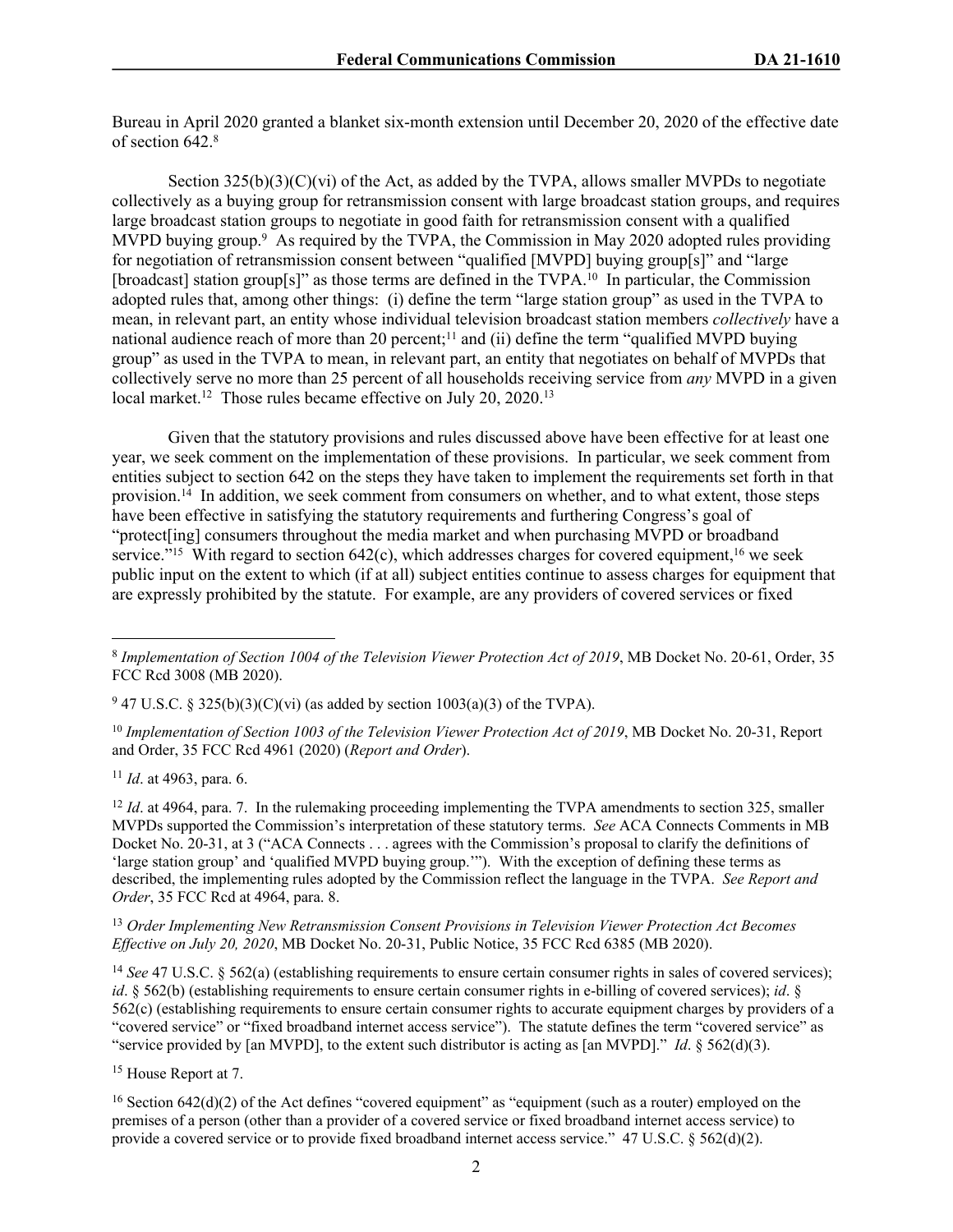broadband Internet access services<sup>17</sup> continuing to impose fees on consumers for the use of covered equipment that has been provided by the consumer?<sup>18</sup> Are such providers assessing charges for the rental, lease, or provision of covered equipment that they have not provided to the consumer?<sup>19</sup> Are any such providers imposing fees for the rental, lease, or provision of covered equipment that the consumer has returned to the provider, and which fees otherwise are not permissible under the statute?<sup>20</sup>

With regard to section  $325(b)(3)(C)(vi)$  of the Act, we seek comment on whether the Commission's rules implementing that provision have been effective in advancing the "key purpose of the new good faith negotiation provisions . . . to level the playing field by 'allow[ing] smaller MVPDs to collectively negotiate as a buying group [with large station groups] for retransmission consent.'"<sup>21</sup> To what extent (if at all) are smaller MVPDs utilizing these new provisions in retransmission consent negotiations with large station groups? We note that the Commission thus far has received no complaints concerning implementation of the amendments to section 325.

Finally, we also seek comment on any other issues that stakeholders believe are relevant to an assessment of the implementation and/or efficacy of the provisions of the TVPA and its implementing rules.

*Ex Parte Rules*. The proceeding this Public Notice initiates shall be treated as a "permit-butdisclose" proceeding in accordance with the Commission's *ex parte* rules.<sup>22</sup> Persons making *ex parte* presentations must file a copy of any written presentation or a memorandum summarizing any oral presentation within two business days after the presentation (unless a different deadline applicable to the Sunshine period applies). Persons making oral *ex parte* presentations are reminded that memoranda summarizing the presentation must (1) list all persons attending or otherwise participating in the meeting at which the *ex parte* presentation was made, and (2) summarize all data presented and arguments made during the presentation. If the presentation consisted in whole or in part of the presentation of data or arguments already reflected in the presenter's written comments, memoranda or other filings in the proceeding, the presenter may provide citations to such data or arguments in his or her prior comments, memoranda, or other filings (specifying the relevant page and/or paragraph numbers where such data or arguments can be found) in lieu of summarizing them in the memorandum. Documents shown or given to Commission staff during *ex parte* meetings are deemed to be written *ex parte* presentations and must be filed consistent with rule 1.1206(b). In proceedings governed by rule 1.49(f) or for which the Commission has made available a method of electronic filing, written *ex parte* presentations and memoranda summarizing oral *ex parte* presentations, and all attachments thereto, must be filed through the electronic comment filing system available for that proceeding, and must be filed in their native format (*e.g.*, .doc, .xml, .ppt, searchable .pdf). Participants in this proceeding should familiarize themselves with the Commission's *ex parte* rules.

*Filing Requirements*. All filings responsive to this Public Notice must reference MB Docket No.

<sup>18</sup> *See id*. § 562(c)(1).

 $19$  *Id.* § 562(c)(2)(A).

22 47 CFR § 1.1200 *et seq*.

 $17$  Section 642(d)(1) provides that "the term 'broadband internet access service' has the meaning given such term in section 8.1(b) of title 47, Code of Federal Regulations, or any successor regulation." *Id*. § 562(d)(1).

<sup>&</sup>lt;sup>20</sup> *Id.* § 562(c)(2)(B) (prohibiting providers of covered services or fixed broadband Internet access services from charging consumers for "renting, leasing, or otherwise providing to the consumer covered equipment . . . *except to the extent that the charge relates to the period beginning on the date when the provider provided the equipment to the consumer and ending on the date when the consumer returned the equipment to the provider*") (emphasis added).

<sup>21</sup> *Implementation of Section 1003 of the Television Viewer Protection Act of 2019*, MB Docket No. 20-31, Notice of Proposed Rulemaking, 35 FCC Rcd 644, 647, para. 7 (2020), *citing* House Report at 4.